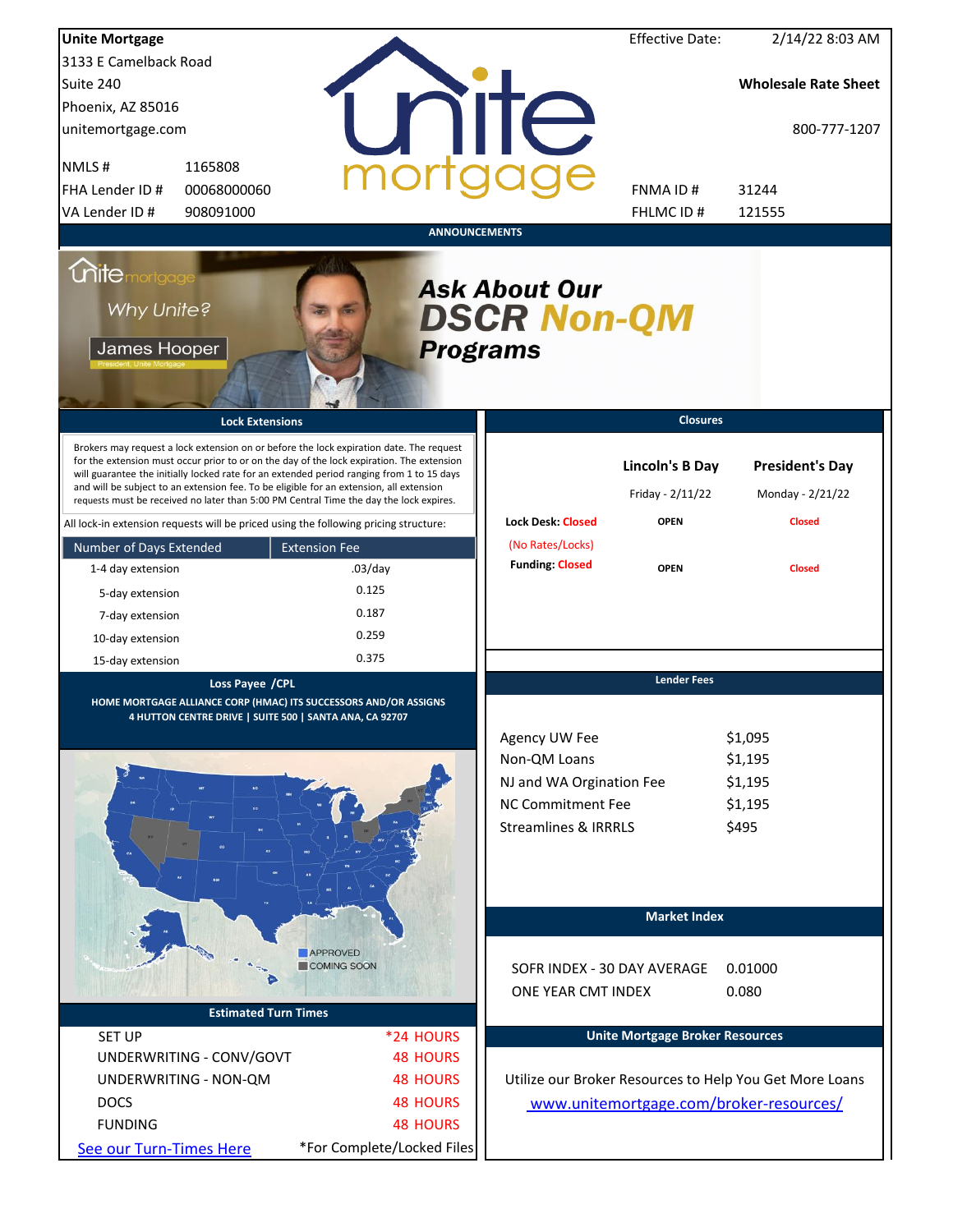

#### **Rates are subject to change without prior notice Not for Public View • For Professional Use Only**

Price Change Effective: 9:00 AM PST

**Lock Desk**

[locks@unitemtg](mailto:locks@unitemtg.com).com File Update: 14-Feb-2022 Effective Date: 14-Feb-2022 Lock Hours: 9:00 A.M. - 3:00 P.M. PST

# **INVESTOR PRIME**

|                           |          | <b>30 DAY PRICING</b> |             |
|---------------------------|----------|-----------------------|-------------|
|                           | 30YR FIX | <b>5/6 ARM</b>        | <b>RATE</b> |
| <b>Documentation</b>      | 103.6875 | 103.9375              | 7.250       |
|                           | 103.6250 | 103.8750              | 7.125       |
|                           | 103.5000 | 103,7500              | 7.000       |
|                           | 103.3750 | 103.6250              | 6.875       |
|                           | 103.2500 | 103,5000              | 6.750       |
| <b>DSCR</b>               | 103.1250 | 103.3750              | 6.625       |
|                           | 103.0000 | 103.2500              | 6,500       |
|                           | 102.8750 | 103.1250              | 6.375       |
|                           | 102.7500 | 103,0000              | 6.250       |
|                           | 102.6250 | 102.8750              | 6.125       |
|                           | 102.5000 | 102.7500              | 6.000       |
|                           | 102.3750 | 102.6250              | 5.875       |
|                           | 102.2500 | 102,5000              | 5.750       |
|                           | 102.0000 | 102.2500              | 5.625       |
| Bank Statements (12 & 24) | 101.7500 | 102.0000              | 5.500       |
|                           | 101.5000 | 101.7500              | 5.375       |
|                           | 101.2500 | 101.5000              | 5.250       |
|                           | 101.0000 | 101.2500              | 5.125       |
|                           | 100.6250 | 100.8750              | 5.000       |
|                           | 100.2500 | 100.5000              | 4.875       |
|                           | 99.7500  | 100,0000              | 4.750       |
|                           | 99.2500  | 99.5000               | 4.625       |
|                           | 98.5000  | 98.7500               | 4.500       |
| <b>Asset Depletion</b>    | 97.7500  | 98,0000               | 4.375       |
|                           | 97.0000  | 97.2500               | 4.250       |
|                           | 96.2500  | 96.5000               | 4.125       |
|                           |          |                       |             |

| <b>MAX PRICING (Lower of Price or Premium)</b> |          |
|------------------------------------------------|----------|
| No Prepay - Hard                               | 100.7500 |
| 1yr Prepay - Hard                              | 101.0000 |
| 2yr Prepay - Hard                              | 101 2500 |
| 3yr Prepay - Hard                              | 101.5000 |
| 4yr Prepay - Hard                              | 101 7500 |
| 5yr Prepay - Hard                              | 102.0000 |
|                                                |          |
| <b>ARM MARGIN</b>                              |          |
| 5.000                                          | SOFR     |
|                                                |          |
| <b>LOCK FEES</b>                               |          |
| Relock Fee:                                    | .250     |
| Extension Fee Per Diem:                        | 030      |
| <b>Extension Max:</b>                          | 15 Days  |

|                       | <b>5/6 ARM</b>                         | 30YR FIX |  |                                 |                                 | LTV                |                    |                    |                    |                    |                           |                    |  |
|-----------------------|----------------------------------------|----------|--|---------------------------------|---------------------------------|--------------------|--------------------|--------------------|--------------------|--------------------|---------------------------|--------------------|--|
| 7.250                 | 103.9375                               | 103.6875 |  | <b>Documentation</b>            | <b>Credit Score</b>             | $00.01 - 50$       | 50.01-55           | 55.01-60           | 60.01-65           | 65.01-70           | 70.01-75                  | 75.01-80           |  |
| 7.125                 | 103.8750                               | 103.6250 |  |                                 | > 780                           | (0.250)            | (0.375)            | (0.500)            | (0.625)            | (0.875)            | (1.125)                   | (1.750)            |  |
| 7.000                 | 103.7500                               | 103.5000 |  |                                 | 760 - 779                       | (0.375)            | (0.375)            | (0.625)            | (0.875)            | (1.000)            | (1.375)                   | (2.000)            |  |
| 6.875                 | 103.6250                               | 103.3750 |  |                                 | 740 - 759                       | (0.375)            | (0.500)            | (0.750)            | (1.000)            | (1.250)            | (1.625)                   | (2.250)            |  |
| 6.750                 | 103.5000                               | 103.2500 |  |                                 | 720 - 739                       | (0.500)            | (0.625)            | (0.875)            | (1.125)            | (1.500)            | (2.000)                   | (2.750)            |  |
| 6.625                 | 103.3750                               | 103.1250 |  | <b>DSCR</b>                     | 700 - 719                       | (0.625)            | (0.750)            | (1.000)            | (1.375)            | (1.875)            | (2.500)                   | (3.500)            |  |
| 6.500                 | 103.2500                               | 103.0000 |  |                                 | 680 - 699                       | (0.875)            | (1.000)            | (1.250)            | (1.750)            | (2.250)            | (3.000)                   | (3.875)            |  |
| 6.375                 | 103.1250                               | 102.8750 |  |                                 | $660 - 679$                     | (1.375)            | (1.500)            | (1.625)            | (2.250)            | (3.125)            | (3.750)                   | (4.500)            |  |
| 6.250                 | 103.0000                               | 102.7500 |  |                                 | $640 - 659$                     | (1.875)            | (2.000)            | (2.125)            | (2.750)            | (3.625)            | (4.750)                   | $\#N/A$            |  |
| 6.125                 | 102.8750                               | 102.6250 |  |                                 | $620 - 639$                     | (2.375)            | (2.500)            | (2.625)            | (3.250)            | (4.125)            | $\#\mathbb{N}/\mathbb{A}$ | $\#N/A$            |  |
| 6.000                 | 102.7500                               | 102.5000 |  |                                 | : 780                           | (0.250)            | (0.375)            | (0.500)            | (0.625)            | (0.875)            | (1.125)                   | (1.750)            |  |
| 5.875                 | 102.6250                               | 102.3750 |  |                                 | 760 - 779                       | (0.375)            | (0.375)            | (0.625)            | (0.875)            | (1.000)            | (1.375)                   | (2.000)            |  |
| 5.750                 | 102.5000                               | 102.2500 |  |                                 | 740 - 759                       | (0.375)            | (0.500)            | (0.750)            | (1.000)            | (1.250)            | (1.625)                   | (2.250)            |  |
| 5.625                 | 102.2500                               | 102.0000 |  |                                 | 720 - 739                       | (0.500)            | (0.625)            | (0.875)            | (1.125)            | (1.500)            | (2.000)                   | (2.750)            |  |
| 5.500                 | 102.0000                               | 101.7500 |  | Bank Statements (12 & 24)       | 700 - 719                       | (0.625)            | (0.750)            | (1.000)            | (1.375)            | (1.875)            | (2.500)                   | (3.500)            |  |
| 5.375                 | 101.7500                               | 101.5000 |  |                                 | 680 - 699                       | (0.875)            | (1.000)            | (1.250)            | (1.750)            | (2.250)            | (3.000)                   | (3.875)            |  |
| 5.250                 | 101.5000                               | 101.2500 |  |                                 | $660 - 679$                     | (1.375)            | (1.500)            | (1.625)            | (2.250)            | (3.125)            | (3.750)                   | (4.500)            |  |
| 5.125                 | 101.2500                               | 101.0000 |  |                                 | 640 - 659                       | (1.875)            | (2.000)            | (2.125)            | (2.750)            | (3.625)            | (4.750)                   | $\#N/A$            |  |
| 5.000                 | 100.8750                               | 100.6250 |  |                                 | $620 - 639$                     | (2.375)            | (2.500)            | (2.625)            | (3.250)            | (4.125)            | $\#N/A$                   | $\#N/A$            |  |
| 4.875                 | 100.5000                               | 100.2500 |  |                                 | : 780                           | (0.125)            | (0.250)            | (0.250)            | (0.625)            | (0.875)            | (1.125)                   | $\#N/A$            |  |
| 4.750                 | 100.0000                               | 99.7500  |  |                                 | 760 - 779                       | (0.125)            | (0.250)            | (0.375)            | (0.750)            | (1.000)            | (1.375)                   | $\#N/A$            |  |
| 4.625                 | 99.5000                                | 99.2500  |  |                                 | 740 - 759                       | (0.250)            | (0.250)            | (0.500)            | (0.875)            | (1.125)            | (1.625)                   | #N/A               |  |
| 4.500                 | 98.7500                                | 98.5000  |  |                                 | 720 - 739                       | (0.375)            | (0.500)            | (0.625)            | (1.000)            | (1.500)            | (2.000)                   | #N/A               |  |
| 4.375                 | 98.0000                                | 97.7500  |  | <b>Asset Depletion</b>          | 700 - 719                       | (0.500)            | (0.625)            | (1.000)            | (1.375)            | (1.875)            | (2.500)                   | #N/A               |  |
| 4.250                 | 97.2500                                | 97.0000  |  |                                 | 680 - 699                       | (0.625)            | (0.750)            | (1.250)            | (1.750)            | (2.250)            | (3.000)                   | #N/A               |  |
| 4.125                 | 96.5000                                | 96.2500  |  |                                 | $660 - 679$                     | (0.750)            | (1.000)            | (1.500)            | (2.250)            | (3.125)            | #N/A                      | #N/A               |  |
|                       |                                        |          |  |                                 | $640 - 659$                     | (1.250)            | (1.500)            | (2.000)            | (2.750)            | (3.625)            | #N/A                      | #N/A               |  |
|                       |                                        |          |  |                                 | 620 - 639                       | (1.750)            | (2.000)            | (2.500)            | (3.250)            | #N/A               | #N/A                      | #N/A               |  |
|                       | MAX PRICING (Lower of Price or Premium |          |  |                                 | > 780                           | (0.625)            | (0.750)            | (0.750)            | (1.125)            | (1.375)            | (1.625)                   | $\#N/A$            |  |
| No Prepay - Hard      |                                        | 100.7500 |  |                                 | 760 - 779                       | (0.625)            | (0.750)            | (0.875)            | (1.250)            | (1.500)            | (1.875)                   | $\#N/A$            |  |
| 1yr Prepay - Hard     |                                        | 101.0000 |  |                                 | 740 - 759                       | (0.750)            | (0.750)            | (1.000)            | (1.375)            | (1.625)            | (2.125)                   | #N/A               |  |
| 2yr Prepay - Hard     |                                        | 101.2500 |  |                                 | 720 - 739                       | (0.875)            | (1.000)            | (1.125)            | (1.500)            | (2.000)            | (2.500)                   | $\#N/A$            |  |
| 3yr Prepay - Hard     |                                        | 101.5000 |  | <b>P&amp;L</b>                  | 700 - 719                       | (1.000)            | (1.125)            | (1.500)            | (1.875)            | (2.375)            | (3.000)                   | $\#N/F$            |  |
| 4yr Prepay - Hard     |                                        | 101.7500 |  |                                 | 680 - 699                       | (1.125)            | (1.250)            | (1.750)            | (2.250)            | (2.750)            | (3.500)                   | $\#N/A$            |  |
| Syr Prepay - Hard     |                                        | 102.0000 |  |                                 | $660 - 679$                     | (1.250)            | (1.500)            | (2.000)            | (2.750)            | (3.625)            | #N/A                      | #N/A               |  |
|                       |                                        |          |  |                                 | 640 - 659                       | (1.750)            | (2.000)            | (2.500)            | (3.250)            | (4.125)            | #N/A                      | #N/A               |  |
|                       | <b>ARM MARGIN</b>                      |          |  |                                 | 620 - 639                       | (2.250)            | (2.500)            | (3.000)            | (3.750)            | #N/A               | #N/A                      | #N/A               |  |
| 5.000                 |                                        | SOFR     |  |                                 | : 780                           | (0.250)            | (0.375)            | (0.500)            | (0.625)            | (0.875)            | (1.125)                   | (1.750)            |  |
|                       |                                        |          |  |                                 | 760 - 779                       | (0.375)            | (0.375)            | (0.625)            | (0.875)            | (1.000)            | (1.375)                   | (2.000)            |  |
|                       | <b>LOCK FEES</b>                       |          |  |                                 | 740 - 759                       | (0.375)            | (0.500)            | (0.750)            | (1.000)            | (1.250)            | (1.625)                   | (2.250)            |  |
| Relock Fee:           |                                        | .250     |  |                                 | 720 - 739                       | (0.500)            | (0.625)            | (0.875)            | (1.125)            | (1.500)            | (2.000)                   | (2.750)            |  |
|                       | Extension Fee Per Diem:<br>.030        |          |  | <b>Full Doc</b>                 | 700 - 719                       | (0.625)            | (0.750)            | (1.000)            | (1.375)            | (1.875)            | (2.500)                   | (3.500)            |  |
| <b>Extension Max:</b> |                                        | 15 Days  |  |                                 | 680 - 699                       | (0.875)            | (1.000)            | (1.250)            | (1.750)            | (2.250)            | (3.000)                   | (3.875)            |  |
|                       |                                        |          |  |                                 | $660 - 679$                     | (1.375)            | (1.500)            | (1.625)            | (2.250)            | (3.125)            | (3.750)                   | (4.500)            |  |
|                       |                                        |          |  |                                 | 640 - 659                       | (1.875)            | (2.000)            | (2.125)            | (2.750)            | (3.625)            | (4.750)                   | $\#N/A$            |  |
|                       |                                        |          |  |                                 | 620 - 639                       | (2.375)            | (2.500)            | (2.625)            | (3.250)            | (4.125)            | $\#N/A$                   | $\#N/A$            |  |
|                       |                                        |          |  |                                 | 5/6 30yr ARM SOFR               | 0.000              | 0.000              | 0.000              | 0.000              | 0.000              | 0.000                     | 0.000              |  |
|                       |                                        |          |  |                                 | 7/6 30yr ARM SOFR               | (0.250)            | (0.250)            | (0.250)            | (0.250)            | (0.250)            | (0.250)                   | (0.250)            |  |
|                       |                                        |          |  | Product                         | 5/6 40yr ARM SOFR               | (0.250)            | (0.250)            | (0.250)            | (0.250)            | (0.250)            | (0.250)                   | (0.250)            |  |
|                       |                                        |          |  |                                 | 7/6 40yr ARM SOFR               | (0.500)            | (0.500)            | (0.500)            | (0.500)            | (0.500)            | (0.500)                   | (0.500)            |  |
|                       |                                        |          |  |                                 | 40yr Fixed                      | (0.250)            | (0.250)            | (0.250)            | (0.250)            | (0.250)            | (0.250)                   | (0.250)            |  |
|                       |                                        |          |  |                                 | Interest-Only<br>150,000-200k   | (0.250)            | (0.250)            | (0.375)            | (0.500)            | (0.625)            | (0.750)                   | (1.000)            |  |
|                       |                                        |          |  |                                 | 200,001-300k                    | (0.500)<br>0.000   | (0.500)<br>0.000   | (0.500)<br>0.000   | (0.500)<br>0.000   | (0.500)<br>(0.250) | (0.750)<br>(0.250)        | (0.750)<br>(0.500) |  |
|                       |                                        |          |  |                                 | 300,001-1.0m                    | 0.000              | 0.000              | 0.000              | 0.000              | 0.000              | 0.000                     | 0.000              |  |
|                       |                                        |          |  |                                 | 1,000,001-1.5m                  | (0.250)            | (0.250)            | (0.250)            | (0.250)            | (0.250)            | (0.250)                   | (0.500)            |  |
|                       |                                        |          |  | <b>Loan Amount</b>              | 1,500,001-2.0m                  | (0.500)            | (0.500)            | (0.500)            | (0.500)            | (0.500)            | (0.500)                   | #N//               |  |
|                       |                                        |          |  |                                 | 2,000,001-2.5m                  | (0.750)            | (0.750)            | (0.750)            | (0.750)            | (0.750)            | (0.750)                   | #N/A               |  |
|                       |                                        |          |  |                                 | 2,500,001-3.0m                  | (0.750)            | (0.750)            | (0.750)            | (0.750)            | (0.750)            | (0.750)                   | #N/A               |  |
|                       |                                        |          |  |                                 | ,000,001-3.5m<br>3,500,001-4.0m | N/A<br>N/A         | N/A<br>N/A         | N/A<br>N/A         | N/A<br>N/A         | N/A<br>N/A         | #N/A<br>#N//              | #N//<br>$\#N/I$    |  |
|                       |                                        |          |  |                                 | $DSCR \geq 1.5$                 | 0.250              | 0.250              | 0.250              | 0.250              | 0.250              | 0.250                     | 0.250              |  |
|                       |                                        |          |  |                                 | DSCR 1.25-1.49                  | 0.250              | 0.250              | 0.250              | 0.250              | 0.250              | 0.250                     | 0.250              |  |
|                       |                                        |          |  | <b>DSCR</b>                     | DSCR 1.10-1.24                  | 0.000              | 0.000              | 0.000              | 0.000              | 0.000              | 0.000                     | 0.000              |  |
|                       |                                        |          |  |                                 | DSCR 1.00-1.09                  | (0.250)            | (0.250)            | (0.375)            | (0.375)            | (0.500)            | (0.500)                   | (0.750)            |  |
|                       |                                        |          |  |                                 | DSCR 0.75-0.99                  | (1.500)            | (1.500)            | (1.625)            | (1.625)            | (1.750)            | (1.750)                   | $\#N$              |  |
|                       |                                        |          |  | <b>DTI</b>                      | 43.01-50                        | 0.000              | 0.000              | 0.000              | 0.000              | (0.125)            | (0.125)                   | (0.125)<br>$\#N$ / |  |
|                       |                                        |          |  | <b>Bank Statements</b>          | 50.01-55<br>12mo Bank Stmt      | 0.000<br>(0.125)   | 0.000<br>(0.125)   | 0.000<br>(0.125)   | 0.000<br>(0.250)   | (0.375)<br>(0.375) | (0.375)<br>(0.375)        | (0.375)            |  |
|                       |                                        |          |  | Purpose                         | Cash-Out                        | (0.250)            | (0.375)            | (0.375)            | (0.375)            | (0.500)            | (0.750)                   |                    |  |
|                       |                                        |          |  |                                 | Condo-Warrantable               | (0.250)            | (0.250)            | (0.250)            | (0.250)            | (0.500)            | (0.500)                   | (0.500)            |  |
|                       |                                        |          |  |                                 | Condo-NonWarrantable            | (0.500)            | (0.500)            | (0.500)            | (0.500)            | (0.750)            | #N/A                      | #N/A               |  |
|                       |                                        |          |  | <b>Property Type</b>            | 2-Unit                          | (0.250)            | (0.250)            | (0.250)            | (0.250)            | (0.500)            | (0.500)                   | (0.500)            |  |
|                       |                                        |          |  |                                 | 3-Unit<br>4-Unit                | (0.250)<br>(0.250) | (0.250)<br>(0.250) | (0.250)            | (0.250)            | (0.500)            | (0.500)                   | (0.500)            |  |
|                       |                                        |          |  |                                 | Modular                         | (1.000)            | (1.000)            | (0.250)<br>(1.000) | (0.250)<br>(1.000) | (0.500)<br>(1.000) | (0.500)<br>(1.000)        | (0.500)<br>(1.000) |  |
|                       |                                        |          |  |                                 | Foreign Nat'l (DSCR Only)       | (1.750)            | (1.750)            | (1.750)            | (1.750)            | $\#N$ /            | #N/                       | $\#N$ /            |  |
|                       |                                        |          |  | Citizenship                     |                                 |                    |                    |                    | (0.750)            | (0.750)            |                           | (0.750)            |  |
|                       |                                        |          |  |                                 | 1x30x12                         | (0.750)            | (0.750)            | (0.750)            |                    |                    | (0.750)                   |                    |  |
|                       |                                        |          |  |                                 | Multiple30x12                   | (2.250)            | (2.250)            | (2.250)            | (2.250)            | (2.250)            | (2.250)                   | #N/                |  |
|                       |                                        |          |  | <b>Credit / Housing History</b> | FC/SS/DIL/BK7 36-47mo           | (1.000)            | (1.000)            | (1.000)            | (1.000)            | (1.000)            | (1.000)                   | (1.000)            |  |
|                       |                                        |          |  |                                 | FC/SS/DIL/BK7 24-35mo           | (1.750)            | (1.750)            | (1.750)            | (1.750)            | (1.750)            | (1.750)                   | #N/A               |  |
|                       |                                        |          |  |                                 | BK7 12-23mo                     | (2.500)            | (2.500)            | (2.500)            | (2.500)            | (2.500)            | (2.500)                   | #N//               |  |
|                       |                                        |          |  |                                 | BK13 DC                         | (1.000)            | (1.000)            | (1.000)            | (1.000)            | (1.000)            | (1.000)                   | (1.000)            |  |
|                       |                                        |          |  | <b>Other Miscellaneous</b>      | ACH<br>No Escrows               | 0.125              | 0.125              | 0.125              | 0.125              | 0.125              | 0.125<br>(0.150)          | 0.125<br>(0.150)   |  |
|                       |                                        |          |  |                                 | No Prepay                       | (0.150)<br>(1.500) | (0.150)<br>(1.500) | (0.150)<br>(1.500) | (0.150)<br>(1.500) | (0.150)<br>(1.500) | (1.500)                   | (1.500)            |  |
|                       |                                        |          |  |                                 | yr Prepay                       | (1.000)            | (1.000)            | (1.000)            | (1.000)            | (1.000)            | (1.000)                   | (1.000)            |  |
|                       |                                        |          |  |                                 | yr Prepay                       | (0.500)            | (0.500)            | (0.500)            | (0.500)            | (0.500)            | (0.500)                   | (0.500)            |  |
|                       |                                        |          |  | <b>Prepay Penalty</b>           | yr Prepay                       | 0.000              | 0.000              | 0.000              | 0.000              | 0.000              | 0.000                     | 0.000              |  |
|                       |                                        |          |  |                                 | yr Prepay                       | 0.375              | 0.375              | 0.375              | 0.375              | 0.375              | 0.375                     | 0.375              |  |
|                       |                                        |          |  | <b>Lock Term</b>                | yr Prepay<br>40 Day             | 0.750<br>(0.150)   | 0.750<br>(0.150)   | 0.750<br>(0.150)   | 0.750<br>(0.150)   | 0.750<br>(0.150)   | 0.750<br>(0.150)          | 0.750<br>(0.150)   |  |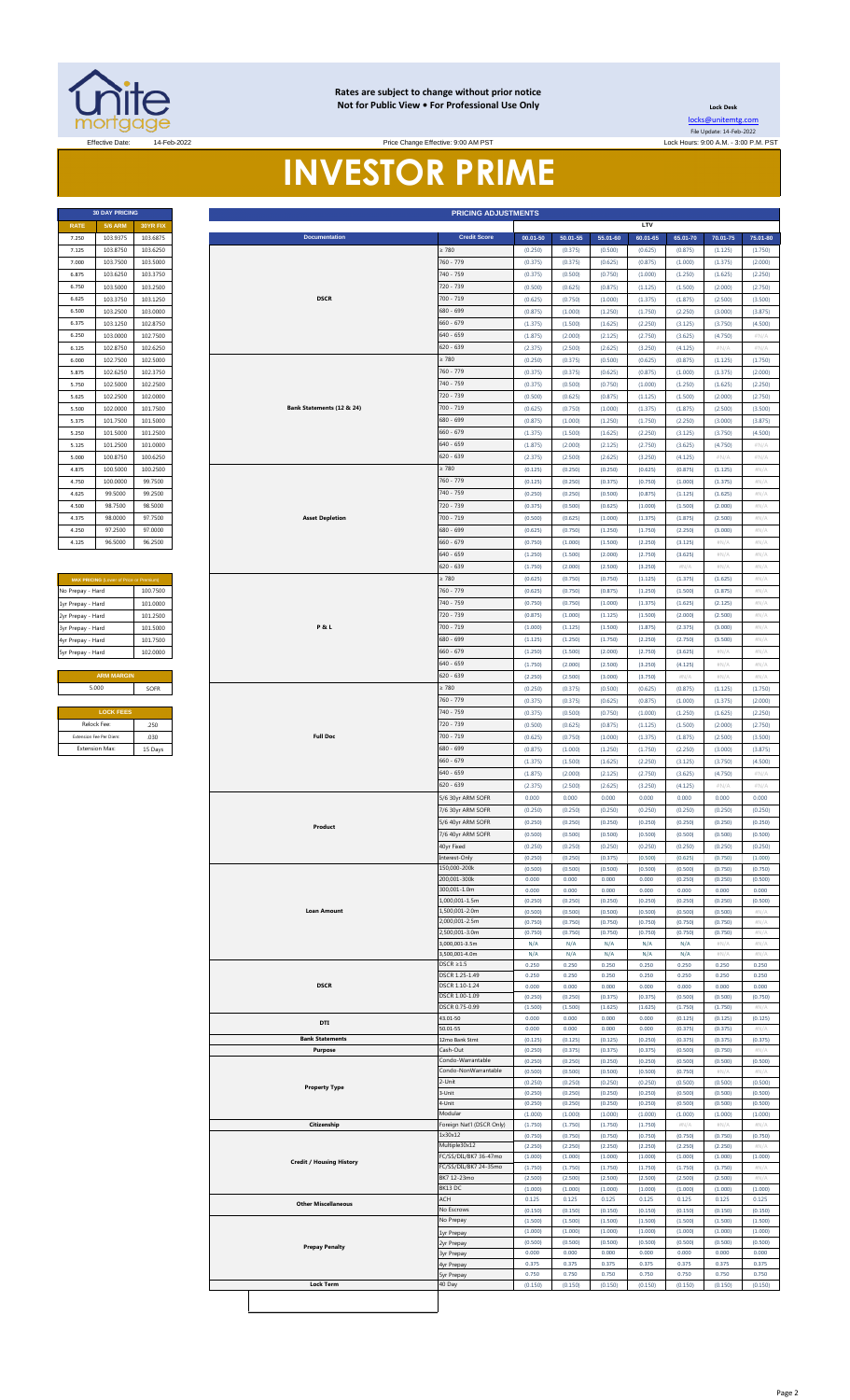

**Rates are subject to change without prior notice Not for Public View • For Professional Use Only** 

**Lock Desk** locks@unitemtg.com File Update: 14-Feb-2022 Lock Hours: 9:00 A.M. - 3:00 P.M. PST

Effective Date: 14-Feb-2022 14-Feb-2022 Price Change Effective: 9:00 AM PST

# **OWNER-OCCUPIED PRIME**

| PRIMARY & SECONDARY HOME |                |                 |  |  |  |  |  |  |  |  |  |
|--------------------------|----------------|-----------------|--|--|--|--|--|--|--|--|--|
| <b>RATE</b>              | <b>5/6 ARM</b> | <b>30YR FIX</b> |  |  |  |  |  |  |  |  |  |
| 7.125                    | 104 438        | 104.188         |  |  |  |  |  |  |  |  |  |
| 7.000                    | 104.375        | 104.125         |  |  |  |  |  |  |  |  |  |
| 6.875                    | 104.250        | 104.000         |  |  |  |  |  |  |  |  |  |
| 6.750                    | 104.125        | 103.875         |  |  |  |  |  |  |  |  |  |
| 6.625                    | 104.000        | 103.750         |  |  |  |  |  |  |  |  |  |
| 6.500                    | 103.875        | 103.625         |  |  |  |  |  |  |  |  |  |
| 6.375                    | 103.750        | 103.500         |  |  |  |  |  |  |  |  |  |
| 6.250                    | 103.625        | 103.375         |  |  |  |  |  |  |  |  |  |
| 6.125                    | 103.500        | 103.250         |  |  |  |  |  |  |  |  |  |
| 6.000                    | 103.375        | 103.125         |  |  |  |  |  |  |  |  |  |
| 5.875                    | 103.250        | 103,000         |  |  |  |  |  |  |  |  |  |
| 5.750                    | 103,000        | 102.750         |  |  |  |  |  |  |  |  |  |
| 5.625                    | 102.750        | 102.500         |  |  |  |  |  |  |  |  |  |
| 5.500                    | 102.500        | 102.250         |  |  |  |  |  |  |  |  |  |
| 5.375                    | 102.250        | 102.000         |  |  |  |  |  |  |  |  |  |
| 5.250                    | 102,000        | 101.750         |  |  |  |  |  |  |  |  |  |
| 5.125                    | 101.750        | 101.500         |  |  |  |  |  |  |  |  |  |
| 5.000                    | 101.500        | 101.250         |  |  |  |  |  |  |  |  |  |
| 4.875                    | 101.125        | 100.875         |  |  |  |  |  |  |  |  |  |
| 4.750                    | 100.750        | 100.500         |  |  |  |  |  |  |  |  |  |
| 4.625                    | 100.250        | 100,000         |  |  |  |  |  |  |  |  |  |
| 4.500                    | 99.750         | 99.500          |  |  |  |  |  |  |  |  |  |
| 4.375                    | 99.000         | 98.750          |  |  |  |  |  |  |  |  |  |
| 4.250                    | 98.250         | 98.000          |  |  |  |  |  |  |  |  |  |
| 4.125                    | 97.500         | 97.250          |  |  |  |  |  |  |  |  |  |

#### **ARM MARGIN** 5.000

| <b>LOCK FEES</b>              |         |
|-------------------------------|---------|
| Relock Fee:                   | .250    |
| <b>Extension Fee Per Diem</b> | .030    |
| <b>Extension Max:</b>         | 15 Days |

|       | PRIMARY & SECONDARY HOME                |          |                               |                       |          | <b>PRICING ADJUSTMENTS</b> |          |          |          |          |          |          |          |
|-------|-----------------------------------------|----------|-------------------------------|-----------------------|----------|----------------------------|----------|----------|----------|----------|----------|----------|----------|
| RATE  | <b>5/6 ARM</b>                          | 30YR FIX |                               |                       |          |                            |          |          | LTV      |          |          |          |          |
| 7.125 | 104.438                                 | 104.188  | <b>Documentation</b>          | <b>Credit Score</b>   | 00.01-50 | 50.01-55                   | 55.01-60 | 60.01-65 | 65.01-70 | 70.01-75 | 75.01-80 | 80.01-85 | 85.01-90 |
| 7.000 | 104.375                                 | 104.125  |                               | $\geq 780$            | 0.000    | 0.000                      | 0.000    | (0.250)  | (0.375)  | (0.375)  | (0.500)  | (0.750)  | (1.125)  |
| 6.875 | 104.250                                 | 104.000  |                               | 760 - 779             | 0.000    | 0.000                      | 0.000    | (0.250)  | (0.375)  | (0.500)  | (0.625)  | (0.875)  | (1.375)  |
| 6.750 | 104.125                                 | 103.875  |                               | 740 - 759             | 0.000    | 0.000                      | 0.000    | (0.250)  | (0.375)  | (0.625)  | (0.750)  | (1.125)  | (1.625)  |
|       |                                         |          |                               |                       |          |                            |          |          |          |          |          |          |          |
| 6.625 | 104.000                                 | 103.750  |                               | 720 - 739             | (0.125)  | (0.125)                    | (0.125)  | (0.250)  | (0.500)  | (0.750)  | (1.000)  | (1.250)  | (1.875)  |
| 6.500 | 103.875                                 | 103.625  | <b>Full Doc</b>               | 700 - 719             | (0.250)  | (0.250)                    | (0.375)  | (0.500)  | (0.625)  | (0.875)  | (1.250)  | (1.625)  | (2.250)  |
| 6.375 | 103.750                                 | 103.500  |                               | 680 - 699             | (0.250)  | (0.250)                    | (0.500)  | (0.625)  | (0.750)  | (1.000)  | (1.375)  | (2.000)  | $\#N/A$  |
| 6.250 | 103.625                                 | 103.375  |                               | $660 - 679$           | (0.250)  | (0.375)                    | (0.500)  | (1.000)  | (1.375)  | (1.625)  | (2.000)  | (2.750)  | $\#N/A$  |
| 6.125 | 103.500                                 | 103.250  |                               | $640 - 659$           | (0.375)  | (0.375)                    | (0.500)  | (1.250)  | (1.500)  | (1.750)  | (2.250)  | $\#N/A$  | $\#N/A$  |
| 6.000 | 103.375                                 | 103.125  |                               | $620 - 639$           | (0.500)  | (0.500)                    | (0.500)  | (1.500)  | (1.750)  | (2.000)  | (2.500)  | #N/A     | $\#N/A$  |
| 5.875 | 103.250                                 | 103.000  |                               | $\geq 780$            | (0.125)  | (0.250)                    | (0.250)  | (0.375)  | (0.500)  | (0.625)  | (0.875)  | (1.250)  | (2.000)  |
| 5.750 | 103.000                                 | 102.750  |                               | 760 - 779             | (0.250)  | (0.250)                    | (0.250)  | (0.500)  | (0.625)  | (0.750)  | (1.125)  | (1.625)  | (2.375)  |
| 5.625 | 102.750                                 | 102.500  |                               | 740 - 759             | (0.250)  | (0.250)                    | (0.250)  | (0.625)  | (0.750)  | (1.000)  | (1.375)  | (1.875)  | (2.875)  |
|       | 102.500                                 | 102.250  |                               |                       |          |                            |          |          |          |          |          |          |          |
| 5.500 |                                         |          |                               | 720 - 739             | (0.250)  | (0.375)                    | (0.375)  | (0.750)  | (0.875)  | (1.125)  | (1.625)  | (2.250)  | (3.375)  |
| 5.375 | 102.250                                 | 102.000  | <b>Bank Statement</b>         | 700 - 719             | (0.375)  | (0.375)                    | (0.625)  | (0.875)  | (1.125)  | (1.500)  | (2.000)  | (2.750)  | (4.000)  |
| 5.250 | 102.000                                 | 101.750  |                               | 680 - 699             | (0.375)  | (0.500)                    | (0.750)  | (1.000)  | (1.375)  | (1.750)  | (2.500)  | (3.500)  | #N/A     |
| 5.125 | 101.750                                 | 101.500  |                               | $660 - 679$           | (0.500)  | (0.750)                    | (1.000)  | (1.500)  | (2.250)  | (2.750)  | (3.500)  | (4.250)  | #N/A     |
| 5.000 | 101.500                                 | 101.250  |                               | $640 - 659$           | (0.750)  | (1.000)                    | (1.250)  | (1.750)  | (2.500)  | (3.125)  | (4.000)  | #N/A     | #N/A     |
| 4.875 | 101.125                                 | 100.875  |                               | $620 - 639$           | (1.250)  | (1.500)                    | (1.750)  | (2.250)  | (3.000)  | (3.625)  | H N/A    | $\#N/A$  | #N/A     |
| 4.750 | 100.750                                 | 100.500  |                               | $\geq 780$            | (0.125)  | (0.250)                    | (0.250)  | (0.625)  | (0.875)  | (1.125)  | (1.625)  | #N/A     | $\#N/A$  |
| 4.625 | 100.250                                 | 100.000  |                               | 760 - 779             | (0.125)  | (0.250)                    | (0.375)  | (0.750)  | (1.000)  | (1.375)  | (2.000)  | $\#N/A$  | #N/A     |
| 4.500 | 99.750                                  | 99.500   |                               | 740 - 759             | (0.250)  | (0.250)                    | (0.500)  | (0.875)  | (1.125)  | (1.625)  | (2.375)  | #N/A     | $\#N/A$  |
| 4.375 | 99.000                                  | 98.750   |                               | 720 - 739             | (0.375)  | (0.500)                    | (0.625)  | (1.000)  | (1.500)  | (2.000)  | (2.875)  | #N/A     | #N/A     |
| 4.250 | 98.250                                  | 98.000   | <b>Asset Depletion</b>        | 700 - 719             | (0.500)  | (0.625)                    | (1.000)  | (1.375)  | (1.875)  | (2.500)  | (3.500)  | #N/A     | $\#N/A$  |
|       |                                         |          |                               | 680 - 699             |          |                            |          |          |          |          |          |          |          |
| 4.125 | 97.500                                  | 97.250   |                               |                       | (0.625)  | (0.750)                    | (1.250)  | (1.750)  | (2.250)  | (3.000)  | (4.500)  | #N/A     | #N/A     |
|       |                                         |          |                               | $660 - 679$           | (0.750)  | (1.000)                    | (1.500)  | (2.250)  | (3.125)  | (4.375)  | $\#N/A$  | #N/A     | $\#N/A$  |
|       |                                         |          |                               | $640 - 659$           | (1.250)  | (1.500)                    | (2.000)  | (2.750)  | (3.625)  | (4.875)  | $\#N/A$  | $\#N/A$  | #N/A     |
|       | <b>ARM MARGIN</b>                       |          |                               | $620 - 639$           | (1.750)  | (2.000)                    | (2.500)  | (3.250)  | (4.125)  | $\#N/A$  | $\#N/A$  | #N/A     | $\#N/A$  |
|       | 5.000                                   | SOFR     |                               | $\geq 780$            | (0.625)  | (0.750)                    | (0.750)  | (1.125)  | (1.375)  | (1.625)  | (2.250)  | #N/A     | #N/A     |
|       |                                         |          |                               | 760 - 779             | (0.625)  | (0.750)                    | (0.875)  | (1.250)  | (1.500)  | (1.875)  | (2.625)  | #N/A     | #N/A     |
|       |                                         |          |                               | 740 - 759             | (0.750)  | (0.750)                    | (1.000)  | (1.375)  | (1.625)  | (2.125)  | (3.000)  | #N/A     | #N/A     |
|       | <b>LOCK FEES</b>                        |          |                               | 720 - 739             | (0.875)  | (1.000)                    | (1.125)  | (1.500)  | (2.000)  | (2.500)  | (3.500)  | #N/A     | #N/A     |
|       | Relock Fee:                             | .250     | P & L Only - 1099 - WVOE      | 700 - 719             | (1.000)  | (1.125)                    | (1.500)  | (1.875)  | (2.375)  | (3.000)  | (4.250)  | #N/A     | #N/A     |
|       | xtension Fee Per Diem                   | .030     |                               | 680 - 699             | (1.125)  | (1.250)                    | (1.750)  | (2.250)  | (2.750)  | (3.500)  | (5.000)  | #N/A     | #N/A     |
|       | <b>Extension Max:</b>                   | 15 Days  |                               | $660 - 679$           | (1.250)  | (1.500)                    | (2.000)  | (2.750)  | (3.625)  | (4.875)  | #N/A     | #N/A     | #N/A     |
|       |                                         |          |                               |                       |          | (2.000)                    | (2.500)  |          |          |          | #N/A     | #N/A     | #N/A     |
|       |                                         |          |                               | $640 - 659$           | (1.750)  |                            |          | (3.250)  | (4.125)  | (5.375)  |          |          |          |
|       | MAX PRICING (Lower of Price or Premium) |          |                               | $620 - 639$           | (2.250)  | (2.500)                    | (3.000)  | (3.750)  | (4.625)  | #N/A     | #N/A     | #N/A     | #N/A     |
|       | 101.0000                                |          |                               | No Bank Stmt          | 0.000    | 0.000                      | 0.000    | 0.000    | 0.000    | 0.000    | 0.000    | 0.000    | 0.000    |
|       |                                         |          | <b>Bank Statements</b>        | 3mo Bank Stmt         | (0.750)  | (0.750)                    | (0.750)  | (0.875)  | (1.000)  | (1.000)  | (1.000)  | (1.125)  | (1.125)  |
|       |                                         |          |                               | 12mo Bank Stmt        | (0.125)  | (0.125)                    | (0.125)  | (0.250)  | (0.375)  | (0.375)  | (0.375)  | (0.500)  | (0.500)  |
|       |                                         |          |                               | 24mo Bank Stmt        | 0.000    | 0.000                      | 0.000    | 0.000    | 0.000    | 0.000    | 0.000    | 0.000    | 0.000    |
|       |                                         |          |                               | 7/6 30yr ARM SOFR     | (0.250)  | (0.250)                    | (0.250)  | (0.250)  | (0.250)  | (0.250)  | (0.250)  | (0.250)  | (0.250)  |
|       |                                         |          |                               | 5/6 40yr ARM SOFR     | (0.250)  | (0.250)                    | (0.250)  | (0.250)  | (0.250)  | (0.250)  | (0.250)  | (0.250)  | (0.250)  |
|       |                                         |          | Product                       | 7/6 40yr ARM SOFR     | (0.500)  | (0.500)                    | (0.500)  | (0.500)  | (0.500)  | (0.500)  | (0.500)  | (0.500)  | (0.500)  |
|       |                                         |          |                               | 40yr Fixed            | (0.250)  | (0.250)                    | (0.250)  | (0.250)  | (0.250)  | (0.250)  | (0.250)  | (0.250)  | (0.250)  |
|       |                                         |          |                               | Interest-Only         | (0.250)  | (0.250)                    | (0.375)  | (0.500)  | (0.625)  | (0.750)  | (1.000)  | (1.750)  | #N/A     |
|       |                                         |          |                               | 150,000-200k          | (0.500)  | (0.500)                    | (0.500)  | (0.500)  | (0.500)  | (0.750)  | (0.750)  | (1.000)  | (1.000)  |
|       |                                         |          |                               | 200,001-300k          | 0.000    | 0.000                      | 0.000    | 0.000    | (0.250)  | (0.250)  | (0.250)  | (0.500)  | (0.500)  |
|       |                                         |          |                               |                       | 0.000    | 0.000                      | 0.000    | 0.000    | 0.000    | 0.000    | 0.000    | 0.000    | 0.000    |
|       |                                         |          |                               | 300,001-1,000,000     |          |                            |          |          |          |          |          |          |          |
|       |                                         |          |                               | 1.000.001-1.5m        | (0.250)  | (0.250)                    | (0.250)  | (0.250)  | (0.250)  | (0.250)  | (0.250)  | (0.250)  | (0.250)  |
|       |                                         |          | <b>Loan Amount</b>            | 1,500,001-2.0m        | (0.500)  | (0.500)                    | (0.500)  | (0.500)  | (0.500)  | (0.500)  | (0.500)  | #N/A     | $\#N/A$  |
|       |                                         |          |                               | 2,000,001-2.5m        | (0.750)  | (0.750)                    | (0.750)  | (0.750)  | (0.750)  | (0.750)  | (0.750)  | #N/A     | #N/A     |
|       |                                         |          |                               | 2,500,001-3.0m        | (0.750)  | (0.750)                    | (0.750)  | (0.750)  | (0.750)  | (0.750)  | (0.750)  | #N/A     | $\#N/A$  |
|       |                                         |          |                               | 3,000,001-3.5m        | N/A      | N/A                        | N/A      | N/A      | N/A      | N/A      | H N/A    | #N/A     | #N/A     |
|       |                                         |          |                               | 3,500,001-4.0m        | N/A      | N/A                        | N/A      | N/A      | N/A      | N/A      | $\#N/A$  | #N/A     | $\#N/A$  |
|       |                                         |          |                               | 43.01-50              | 0.000    | 0.000                      | 0.000    | 0.000    | 0.000    | (0.125)  | (0.125)  | (0.125)  | (0.125)  |
|       |                                         |          | DTI                           | 50.01-55              | 0.000    | 0.000                      | 0.000    | 0.000    | 0.000    | (0.375)  | (0.375)  | #N/A     | $\#N/A$  |
|       |                                         |          | Cash Out                      |                       | (0.250)  | (0.375)                    | (0.375)  | (0.375)  | (0.500)  | (0.750)  | (1.250)  | #N/A     | #N/A     |
|       |                                         |          | <b>Second Home</b>            |                       | (0.500)  | (0.500)                    | (0.500)  | (0.500)  | (0.500)  | (0.500)  | (0.500)  | $\#N/A$  | $\#N/A$  |
|       |                                         |          | Geographical                  | Non-CA                | 0.250    | 0.250                      | 0.250    | 0.250    | 0.250    | 0.250    | 0.250    | 0.250    | 0.250    |
|       |                                         |          |                               |                       |          |                            | (0.250)  |          |          |          |          |          |          |
|       |                                         |          |                               | Condo-Warrantable     | (0.250)  | (0.250)                    |          | (0.250)  | (0.500)  | (0.500)  | (0.500)  | (0.500)  | $\#N/A$  |
|       |                                         |          |                               | Condo-NonWarrantable  | (0.500)  | (0.500)                    | (0.500)  | (0.500)  | (0.750)  | (0.750)  | H N/A    | #N/A     | #N/A     |
|       |                                         |          |                               | 2-Unit                | (0.250)  | (0.250)                    | (0.250)  | (0.250)  | (0.500)  | (0.500)  | (0.500)  | (0.750)  | $\#N/A$  |
|       |                                         |          | <b>Property Type</b>          | 3-Unit                | (0.250)  | (0.250)                    | (0.250)  | (0.250)  | (0.500)  | (0.500)  | (0.500)  | (0.750)  | #N/A     |
|       |                                         |          |                               | 4-Unit                | (0.250)  | (0.250)                    | (0.250)  | (0.250)  | (0.500)  | (0.500)  | (0.500)  | (0.750)  | $\#N/A$  |
|       |                                         |          |                               | Modular               | (1.000)  | (1.000)                    | (1.000)  | (1.000)  | (1.000)  | (1.000)  | (1.000)  | #N/A     | #N/A     |
|       |                                         |          |                               | Rural                 | (1.000)  | (1.000)                    | (1.000)  | (1.000)  | (1.000)  | (1.000)  | $\#N/A$  | #N/A     | $\#N/A$  |
|       |                                         |          |                               | 1x30x12               | (0.750)  | (0.750)                    | (0.750)  | (0.750)  | (0.750)  | (0.750)  | (0.750)  | (1.000)  | (1.000)  |
|       |                                         |          |                               | Multiple30x12         | (2.250)  | (2.250)                    | (2.250)  | (2.250)  | (2.250)  | (2.250)  | (2.500)  | (2.500)  | $\#N/A$  |
|       |                                         |          |                               | FC/SS/DIL/BK7 36-47mo | (1.000)  | (1.000)                    | (1.000)  | (1.000)  | (1.000)  | (1.000)  | (1.000)  | (1.000)  | (1.000)  |
|       |                                         |          | <b>Credit/Housing History</b> | FC/SS/DIL/BK7 24-35mo | (1.750)  | (1.750)                    | (1.750)  | (1.750)  | (1.750)  | (1.750)  | (1.750)  | (1.750)  | $\#N/A$  |
|       |                                         |          |                               |                       |          |                            |          |          |          |          |          |          |          |
|       |                                         |          |                               | BK7 12-23mo           | (2.500)  | (2.500)                    | (2.500)  | (2.500)  | (2.500)  | (2.500)  | (2.500)  | (2.500)  | #N/A     |
|       |                                         |          |                               | BK13 DC               | (1.000)  | (1.000)                    | (1.000)  | (1.000)  | (1.000)  | (1.000)  | (1.000)  | (1.000)  | (1.000)  |
|       |                                         |          | <b>Misccellaneous</b>         | ACH                   | 0.125    | 0.125                      | 0.125    | 0.125    | 0.125    | 0.125    | 0.125    | 0.125    | 0.125    |
|       |                                         |          |                               | No Escrows (No HPML)  | (0.150)  | (0.150)                    | (0.150)  | (0.150)  | (0.150)  | (0.150)  | (0.150)  | (0.150)  | (0.150)  |
|       |                                         |          | <b>Lock Term</b>              | 40 Day                | (0.150)  | (0.150)                    | (0.150)  | (0.150)  | (0.150)  | (0.150)  | (0.150)  | (0.150)  | (0.150)  |
|       |                                         |          |                               |                       |          |                            |          |          |          |          |          |          |          |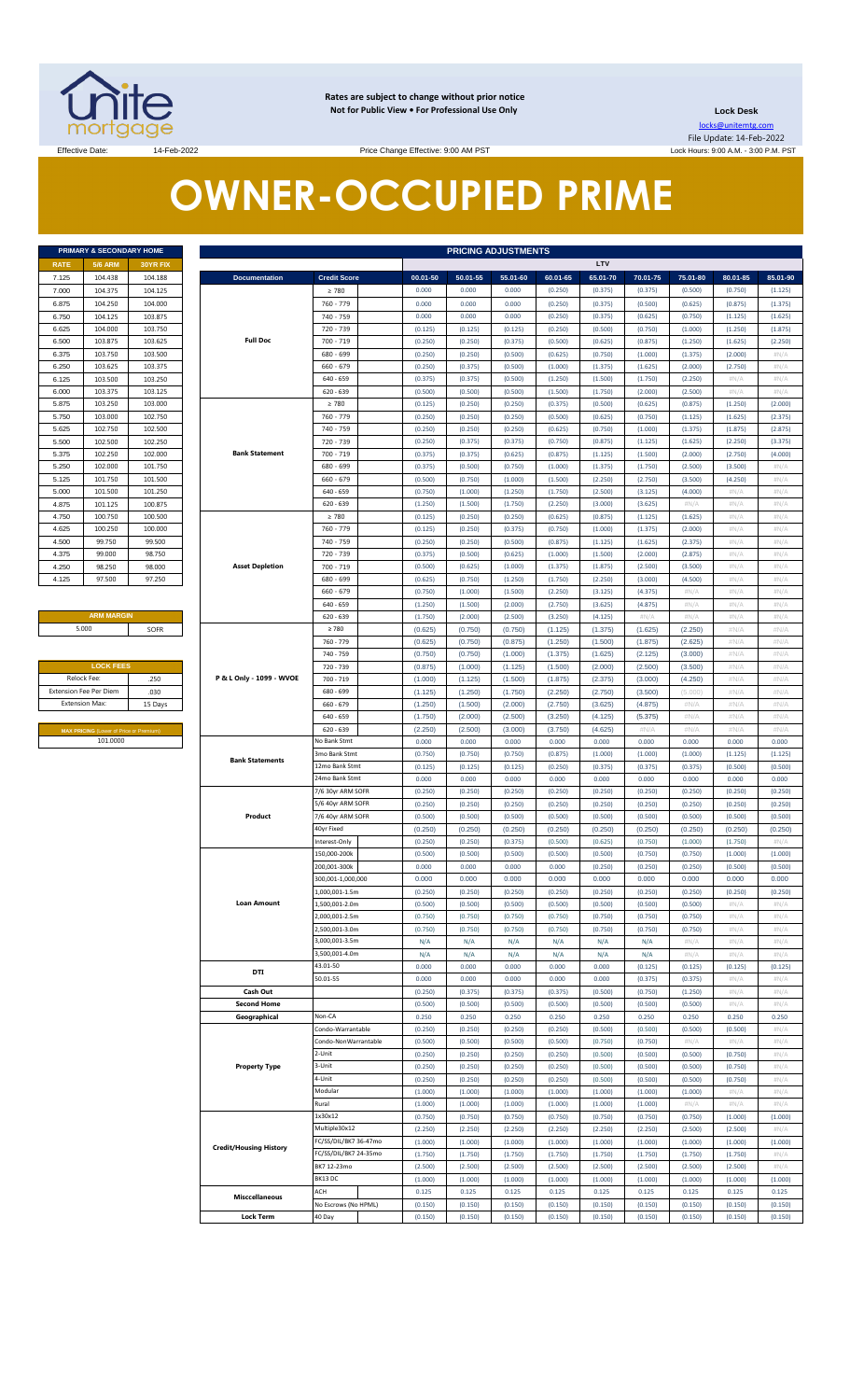

#### [V](https://unitemortgage.com/)isit: https://unitemortgage.com

The pricing engine is the Formal price given, please access it through:

**Quick Pricer:** [https://un](https://unitemortgage.com/broker-resources/price-my-loan/)itemortgage.com/broker-resources/price-my-loan/

### **CALL US TODAY: 800-777-1207**

#### **CONVENTIONAL PRODUCTS AND PRICING**

| <b>CONFORMING LOANS</b> |         |                             |         |                      |                             |         |                             |       |                             |         |         |       |                             |         |         |  |
|-------------------------|---------|-----------------------------|---------|----------------------|-----------------------------|---------|-----------------------------|-------|-----------------------------|---------|---------|-------|-----------------------------|---------|---------|--|
|                         |         | <b>DU CONF CONV 30 YEAR</b> |         |                      | <b>DU CONF CONV 20 YEAR</b> |         |                             |       | <b>DU CONF CONV 15 YEAR</b> |         |         |       | <b>DU CONF CONV 10 YEAR</b> |         |         |  |
| Rate                    | 10 Day  | 25 Day                      | 40 Day  | Rate                 | 10 Day                      | 25 Day  | 40 Day                      | Rate  | 10 Day                      | 25 Day  | 40 Day  | Rate  | 10 Day                      | 25 Day  | 40 Day  |  |
| 4.625                   | (4.875) | (4.750)                     | (4.625) | 4.375                | (4.625)                     | (4.500) | (4.375)                     | 3.875 | (3.875)                     | (3.750) | (3.625) | 3.750 | (3.500)                     | (3.375) | (3.250) |  |
| 4.500                   | (4.375) | (4.250)                     | (4.125) | 4.250                | (4.250)                     | (4.125) | (4.000)                     | 3.750 | (3.625)                     | (3.500) | (3.375) | 3.625 | (3.000)                     | (2.875) | (2.750) |  |
| 4.375                   | (4.000) | (3.875)                     | (3.750) | 4.125                | (3.625)                     | (3.500) | (3.375)                     | 3.625 | (3.125)                     | (3.000) | (2.875) | 3.500 | (2.750)                     | (2.625) | (2.500) |  |
| 4.250                   | (3.625) | (3.500)                     | (3.375) | 4.000                | (3.250)                     | (3.125) | (3.000)                     | 3.500 | (3.000)                     | (2.875) | (2.750) | 3.375 | (2.500)                     | (2.375) | (2.250) |  |
| 4.125                   | (3.000) | (2.875)                     | (2.750) | 3.875                | (2.875)                     | (2.750) | (2.625)                     | 3.375 | (2.500)                     | (2.375) | (2.250) | 3.250 | (2.125)                     | (2.000) | (1.875) |  |
| 4.000                   | (2.375) | (2.250)                     | (2.125) | 3.750                | (2.375)                     | (2.250) | (2.125)                     | 3.250 | (2.125)                     | (2.000) | (1.875) | 3.125 | (1.875)                     | (1.750) | (1.625) |  |
| 3.875                   | (2.000) | (1.875)                     | (1.750) | 3.625                | (2.125)                     | (2.000) | (1.875)                     | 3.125 | (1.625)                     | (1.500) | (1.375) | 3.000 | (1.500)                     | (1.375) | (1.250) |  |
| 3.750                   | (1.500) | (1.375)                     | (1.250) | 3.500                | (1.625)                     | (1.500) | (1.375)                     | 3.000 | (1.125)                     | (1.000) | (0.875) | 2.875 | (1.125)                     | (1.000) | (0.875) |  |
| 3.625                   | (0.875) | (0.750)                     | (0.625) | 3.375                | (1.125)                     | (1.000) | (0.875)                     | 2.875 | (0.750)                     | (0.625) | (0.500) | 2.750 | (0.750)                     | (0.625) | (0.500) |  |
| 3.500                   | (0.375) | (0.250)                     | (0.125) | 3.250                | (0.625)                     | (0.500) | (0.375)                     | 2.750 | (0.375)                     | (0.250) | (0.125) | 2.625 | (0.500)                     | (0.375) | (0.250) |  |
| 3.375                   | 0.250   | 0.375                       | 0.500   | 3.125                | 0.000                       | 0.125   | 0.250                       | 2.625 | 0.125                       | 0.250   | 0.375   | 2.500 | (0.125)                     | 0.000   | 0.125   |  |
| 3.250                   | 0.750   | 0.875                       | 1.000   | 3.000                | 0.750                       | 0.875   | 1.000                       | 2.500 | 0.625                       | 0.750   | 0.875   | 2.375 | 0.250                       | 0.375   | 0.500   |  |
|                         |         |                             |         |                      |                             |         |                             |       |                             |         |         |       |                             |         |         |  |
|                         |         | LP CONF CONV 30 YEAR        |         | LP CONF CONV 20 YEAR |                             |         | <b>LP CONF CONV 15 YEAR</b> |       |                             |         |         |       | LP CONF CONV 10 YEAR        |         |         |  |
| Rate                    | 10 Day  | 25 Day                      | 40 Day  | Rate                 | 10 Day                      | 25 Day  | 40 Day                      | Rate  | 10 Day                      | 25 Day  | 40 Day  | Rate  | 10 Day                      | 25 Day  | 40 Day  |  |
| 4.750                   | (5.250) | (5.125)                     | (5.000) | 4.375                | (4.500)                     | (4.375) | (4.250)                     | 4.000 | (3.625)                     | (3.500) | (3.375) | 3.750 | (3.375)                     | (3.250) | (3.125) |  |
| 4.625                   | (4.750) | (4.625)                     | (4.500) | 4.250                | (4.125)                     | (4.000) | (3.875)                     | 3.875 | (3.375)                     | (3.250) | (3.125) | 3.625 | (2.875)                     | (2.750) | (2.625) |  |
| 4.500                   | (4.375) | (4.250)                     | (4.125) | 4.125                | (3.625)                     | (3.500) | (3.375)                     | 3.750 | (3.125)                     | (3.000) | (2.875) | 3.500 | (2.625)                     | (2.500) | (2.375) |  |
| 4.375                   | (4.000) | (3.875)                     | (3.750) | 4.000                | (3.250)                     | (3.125) | (3.000)                     | 3.625 | (2.750)                     | (2.625) | (2.500) | 3.375 | (2.375)                     | (2.250) | (2.125) |  |
| 4.250                   | (3.500) | (3.375)                     | (3.250) | 3.875                | (2.875)                     | (2.750) | (2.625)                     | 3.500 | (2.500)                     | (2.375) | (2.250) | 3.250 | (2.000)                     | (1.875) | (1.750) |  |
| 4.125                   | (2.875) | (2.750)                     | (2.625) | 3.750                | (2.250)                     | (2.125) | (2.000)                     | 3.375 | (2.125)                     | (2.000) | (1.875) | 3.125 | (1.750)                     | (1.625) | (1.500) |  |
| 4.000                   | (2.250) | (2.125)                     | (2.000) | 3.625                | (2.000)                     | (1.875) | (1.750)                     | 3.250 | (1.750)                     | (1.625) | (1.500) | 3.000 | (1.375)                     | (1.250) | (1.125) |  |
| 3.875                   | (1.750) | (1.625)                     | (1.500) | 3.500                | (1.500)                     | (1.375) | (1.250)                     | 3.125 | (1.375)                     | (1.250) | (1.125) | 2.875 | (1.000)                     | (0.875) | (0.750) |  |
| 3.750                   | (1.250) | (1.125)                     | (1.000) | 3.375                | (1.000)                     | (0.875) | (0.750)                     | 3.000 | (1.000)                     | (0.875) | (0.750) | 2.750 | (0.625)                     | (0.500) | (0.375) |  |
| 3.625                   | (0.750) | (0.625)                     | (0.500) | 3.250                | (0.500)                     | (0.375) | (0.250)                     | 2.875 | (0.625)                     | (0.500) | (0.375) | 2.625 | (0.375)                     | (0.250) | (0.125) |  |
| 3.500                   | (0.250) | (0.125)                     | 0.000   | 3.125                | 0.125                       | 0.250   | 0.375                       | 2.750 | (0.250)                     | (0.125) | 0.000   | 2.500 | 0.000                       | 0.125   | 0.250   |  |
| 3.375                   | 0.375   | 0.500                       | 0.625   | 3.000                | 0.875                       | 1.000   | 1.125                       | 2.625 | 0.250                       | 0.375   | 0.500   | 2.375 | 0.375                       | 0.500   | 0.625   |  |

#### **HIGH BALANCE CONFORMING**

|             | <b>DU HIGH BALANCE 30 YEAR</b> |               |         |       | <b>DU HIGH BALANCE 15 YEAR</b> |         |               |      | <b>DU HIGH BALANCE 20 YEAR</b> |          |        |      | <b>DU HIGH BALANCE 10 YEAR</b> |          |               |  |  |
|-------------|--------------------------------|---------------|---------|-------|--------------------------------|---------|---------------|------|--------------------------------|----------|--------|------|--------------------------------|----------|---------------|--|--|
| <u>Rate</u> | <b>10 Day</b>                  | <b>25 Day</b> | 40 Day  | Rate  | <b>10 Day</b>                  | 25 Day  | <b>40 Day</b> | Rate | <b>10 Day</b>                  | $25$ Day | 40 Day | Rate | <b>10 Day</b>                  | $25$ Day | <b>40 Day</b> |  |  |
| 4.875       | (2.750)                        | (2.625)       | (2.500) | 4.250 | (1.125)                        | (1.000) | (0.875)       |      |                                |          |        |      |                                |          |               |  |  |
| 4.750       | (2.375)                        | (2.250)       | (2.125) | 4.125 | (2.750)                        | (2.625) | (2.500)       |      |                                |          |        |      |                                |          |               |  |  |
| 4.625       | (2.625)                        | (2.500)       | (2.375) | 4.000 | (2.375)                        | (2.250) | (2.125)       |      |                                |          |        |      |                                |          |               |  |  |
| 4.500       | (2.750)                        | (2.625)       | (2.500) | 3.875 | (2.000)                        | (1.875) | (1.750)       |      |                                |          |        |      |                                |          |               |  |  |
| 4.375       | (2.375)                        | (2.250)       | (2.125) | 3.750 | (1.625)                        | (1.500) | (1.375)       |      |                                |          |        |      |                                |          |               |  |  |
| 4.250       | (2.125)                        | (2.000)       | (1.875) | 3.625 | (1.375)                        | (1.250) | (1.125)       |      |                                |          |        |      | B                              |          |               |  |  |
| 4.125       | (1.750)                        | (1.625)       | (1.500) | 3.500 | (1.000)                        | (0.875) | (0.750)       |      | <b>SULLER</b>                  |          |        |      |                                |          |               |  |  |
| 4.000       | (1.500)                        | (1.375)       | (1.250) | 3.375 | (0.625)                        | (0.500) | (0.375)       |      |                                |          |        |      |                                |          |               |  |  |
| 3.875       | (1.000)                        | (0.875)       | (0.750) | 3.250 | (0.500)                        | (0.375) | (0.250)       |      |                                |          |        |      |                                |          |               |  |  |
| 3.750       | (0.500)                        | (0.375)       | (0.250) | 3.125 | (0.125)                        | 0.000   | 0.125         |      |                                |          |        |      |                                |          |               |  |  |
| 3.625       | 0.125                          | 0.250         | 0.375   | 3.000 | 0.000                          | 0.125   | 0.250         |      |                                |          |        |      |                                |          |               |  |  |
| 3.500       | 0.750                          | 0.875         | 1.000   | 2.875 | 0.250                          | 0.375   | 0.500         |      |                                |          |        |      |                                |          |               |  |  |

Agency Underwriting Fee: \$ 1,095 \* NJ and WA Origination Fee \$1,195 \* NC Commitment Fee \$1,195

⋐

**MAX NET PRICING IS 104.000 HIGH BALANCE MAX NET PRICING IS 103.000 Rates and pricing are subject to change without notice.** All Rights Reserved. 02.2022 This document is limited to current Unite Mortgage Wholesale Lending Solutions, and should not be intended as legal advice, legal opinion, or any other advice on specific facts or circumstances. Such policy and practice ar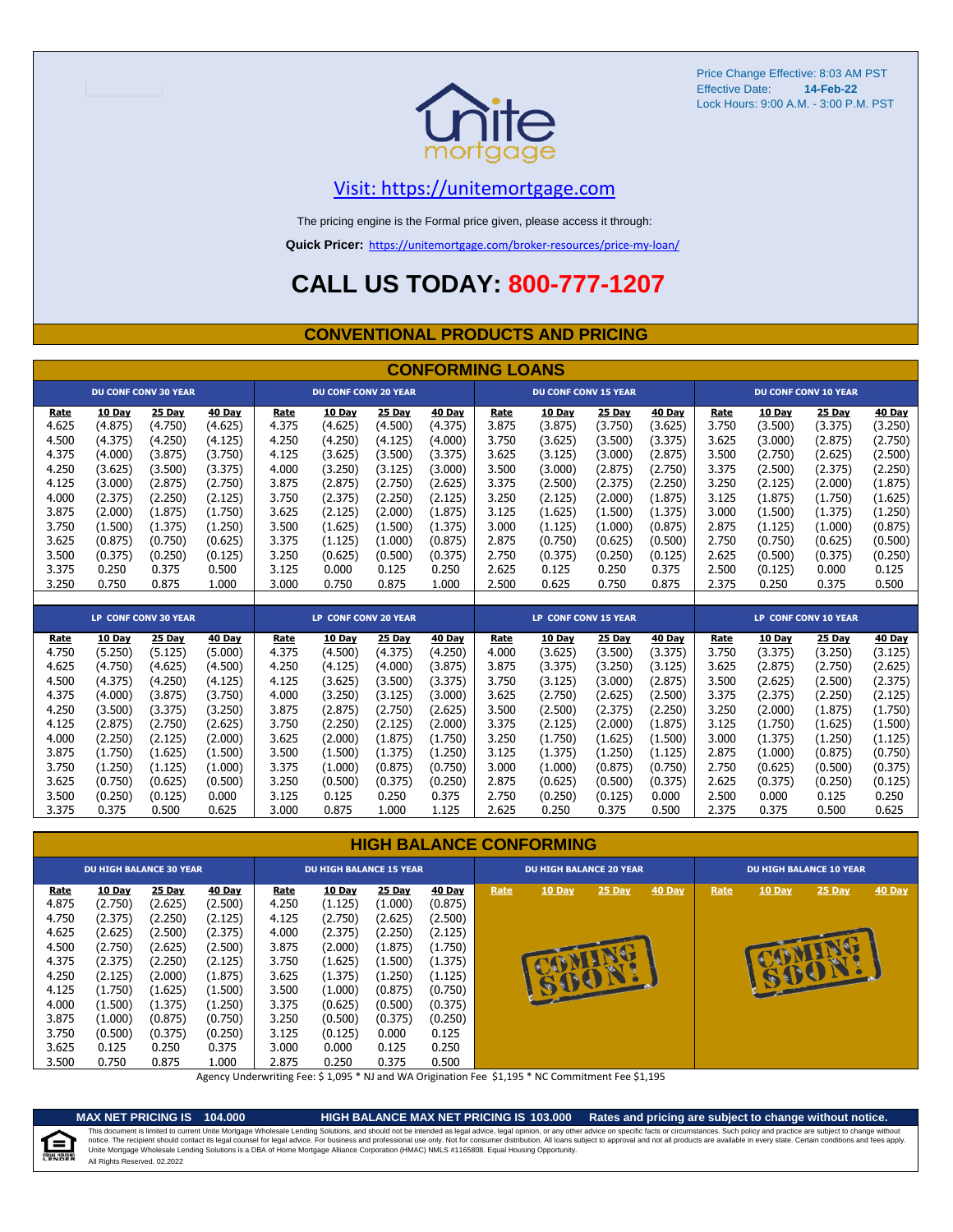

#### [V](https://unitemortgage.com/)isit: https://unitemortgage.com

The pricing engine is the Formal price given, please access it through:

**Quick Pricer:** [https://un](https://unitemortgage.com/broker-resources/price-my-loan/)itemortgage.com/broker-resources/price-my-loan/

# **CALL US TODAY: 800-777-1207**

| <b>HOME AFFORDABLE PRODUCTS</b>                                                     |                                                                                                |                                                                                                |                                                                                                |                                                                                     |                                                                                                       |                                                                                                |                                                                                                |                                                                                     |                                                                                                |                                                                                                       |                                                                                                       |                                       |        |                                |               |
|-------------------------------------------------------------------------------------|------------------------------------------------------------------------------------------------|------------------------------------------------------------------------------------------------|------------------------------------------------------------------------------------------------|-------------------------------------------------------------------------------------|-------------------------------------------------------------------------------------------------------|------------------------------------------------------------------------------------------------|------------------------------------------------------------------------------------------------|-------------------------------------------------------------------------------------|------------------------------------------------------------------------------------------------|-------------------------------------------------------------------------------------------------------|-------------------------------------------------------------------------------------------------------|---------------------------------------|--------|--------------------------------|---------------|
|                                                                                     |                                                                                                | <b>DU HOMEREADY 30 YEAR</b>                                                                    |                                                                                                | <b>DU HOMEREADY HIGH BALANCE 30 YEAR</b>                                            |                                                                                                       |                                                                                                |                                                                                                | <b>LP HOME POSSIBLE 30 YEAR</b>                                                     |                                                                                                |                                                                                                       |                                                                                                       | LP HOME POSSIBLE HIGH BALANCE 30 YEAR |        |                                |               |
| <u>Rate</u><br>4.750<br>4.625<br>4.500<br>4.375<br>4.250<br>4.125<br>4.000<br>3.875 | 10 Day<br>(5.250)<br>(4.625)<br>(4.125)<br>(3.750)<br>(3.250)<br>(2.625)<br>(2.125)<br>(1.625) | 25 Day<br>(5.125)<br>(4.500)<br>(4.000)<br>(3.625)<br>(3.125)<br>(2.500)<br>(2.000)<br>(1.500) | 40 Day<br>(5.000)<br>(4.375)<br>(3.875)<br>(3.500)<br>(3.000)<br>(2.375)<br>(1.875)<br>(1.375) | <u>Rate</u><br>4.750<br>4.625<br>4.500<br>4.375<br>4.250<br>4.125<br>4.000<br>3.875 | <b>10 Day</b><br>(2.250)<br>(2.875)<br>(2.750)<br>(2.625)<br>(2.375)<br>(1.875)<br>(1.375)<br>(0.750) | 25 Day<br>(2.125)<br>(2.750)<br>(2.625)<br>(2.500)<br>(2.250)<br>(1.750)<br>(1.250)<br>(0.625) | 40 Day<br>(2.000)<br>(2.625)<br>(2.500)<br>(2.375)<br>(2.125)<br>(1.625)<br>(1.125)<br>(0.500) | <b>Rate</b><br>4.750<br>4.625<br>4.500<br>4.375<br>4.250<br>4.125<br>4.000<br>3.875 | 10 Day<br>(5.375)<br>(4.875)<br>(4.250)<br>(3.875)<br>(3.500)<br>(2.875)<br>(2.250)<br>(1.750) | <b>25 Day</b><br>(5.250)<br>(4.750)<br>(4.125)<br>(3.750)<br>(3.375)<br>(2.750)<br>(2.125)<br>(1.625) | <b>40 Day</b><br>(5.125)<br>(4.625)<br>(4.000)<br>(3.625)<br>(3.250)<br>(2.625)<br>(2.000)<br>(1.500) | Rate                                  | 10 Day | 25 Day<br><b>TANK</b><br>15101 | <b>40 Day</b> |
| 3.750<br>3.625<br>3.500<br>3.375                                                    | (1.125)<br>(0.500)<br>(0.125)<br>0.500                                                         | (1.000)<br>(0.375)<br>0.000<br>0.625                                                           | (0.875)<br>(0.250)<br>0.125<br>0.750                                                           | 3.750<br>3.625<br>3.500<br>3.375                                                    | (0.125)<br>0.125<br>0.750<br>1.375                                                                    | 0.000<br>0.250<br>0.875<br>1.500                                                               | 0.125<br>0.375<br>1.000<br>1.625                                                               | 3.750<br>3.625<br>3.500<br>3.375                                                    | (1.250)<br>(0.500)<br>(0.125)<br>0.375                                                         | (1.125)<br>(0.375)<br>0.000<br>0.500                                                                  | (1.000)<br>(0.250)<br>0.125<br>0.625                                                                  |                                       |        |                                |               |

| <b>HOME READY AND HOMEPOSSIBLE CAP LIMITS</b>      |       |      |       |       |      |       |       |                                                                                                     |       |  |  |  |
|----------------------------------------------------|-------|------|-------|-------|------|-------|-------|-----------------------------------------------------------------------------------------------------|-------|--|--|--|
|                                                    |       |      |       |       |      |       |       | ULTV <=60 60.01 - 65 65.01 - 70 70.01 - 75 75.01 - 80 80.01 - 85 85.01 - 90 90.01 - 95 95.01 - 97 . |       |  |  |  |
| HomeReady/Home Possible FICO >=680 Adjustment Caps | 1.500 | .500 | 1.500 | 1.500 | .500 | 0.000 | 0.000 | 0.000                                                                                               | 0.000 |  |  |  |
| HomeReady/Home Possible FICO <680 Adjustment Caps  | 1.500 | .500 | 1.500 | 1.500 | .500 | .500  | 1.500 | 1.500                                                                                               | 1.500 |  |  |  |

Agency Underwriting Fee: \$ 1,095 \* NJ and WA Origination Fee \$1,195 \* NC Commitment Fee \$1,195

#### **MAX NET PRICING IS 104.000 HIGH BALANCE MAX NET PRICING IS 103.000 Rates and pricing are subject to change without notice.**

All Rights Reserved. 02.2022 This document is limited to current Unite Mortgage Wholesale Lending Solutions, and should not be intended as legal advice, legal opinion, or any other advice on specific facts or circumstances. Such policy and practice ar notice. The recipient should contact its legal coursel for legal advice. For business and professional use only. Not for consumer distribution. All oans subject to approval and not all products are available in every state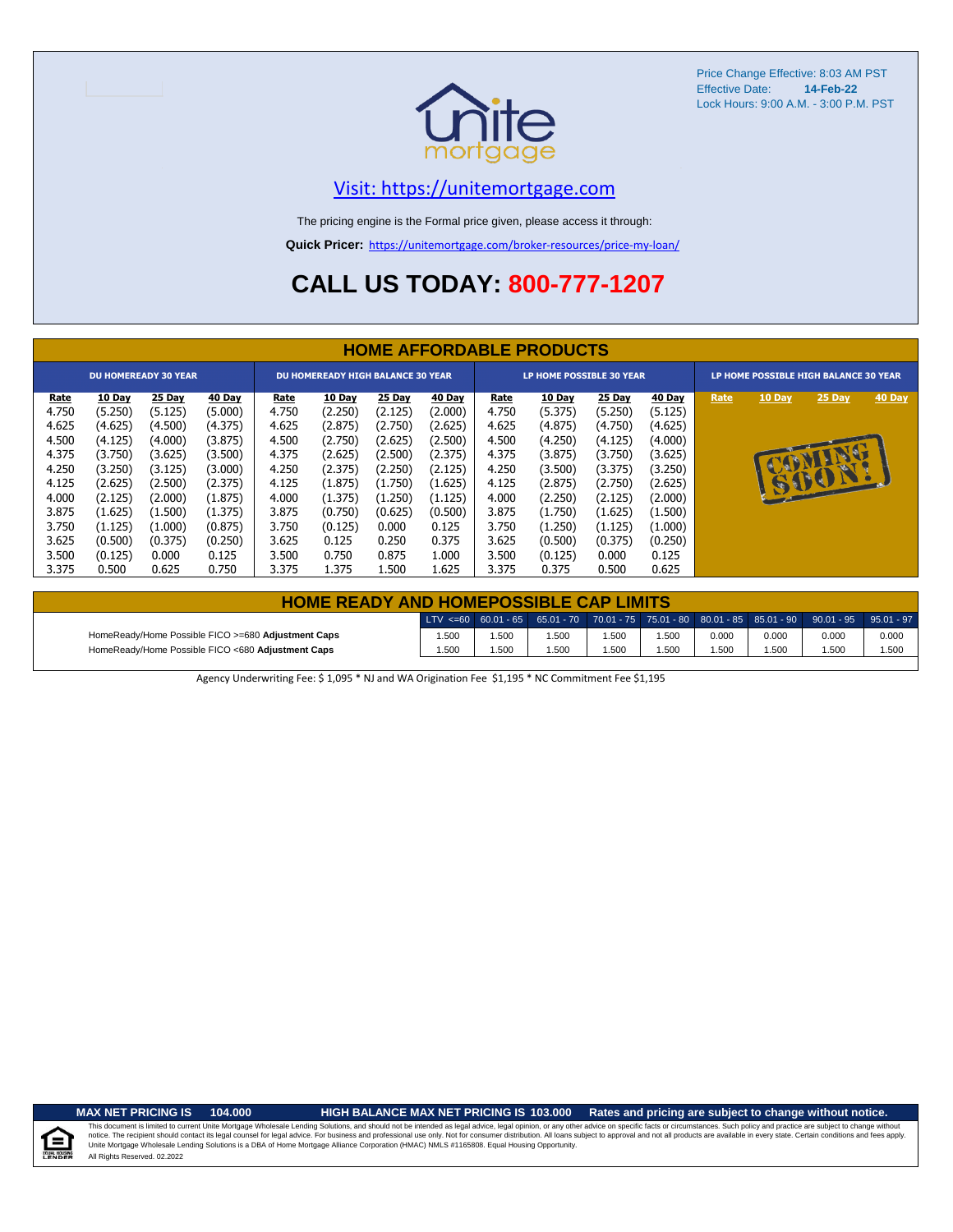

Locks expiring on a non business day are good through the following business day.

### [V](https://unitemortgage.com/)isit: https://unitemortgage.com

The pricing engine is the Formal price given, please access it through:

**Quick Pricer:** [https://un](https://unitemortgage.com/broker-resources/price-my-loan/)itemortgage.com/broker-resources/price-my-loan/

# **CALL US TODAY: 800-777-1207**

|                                                                                        |                       | <b>CONVENTIONAL PRICING ADJUSTMENTS</b>          |              |                                                   |              |              |              |                    |                      |                      |              |
|----------------------------------------------------------------------------------------|-----------------------|--------------------------------------------------|--------------|---------------------------------------------------|--------------|--------------|--------------|--------------------|----------------------|----------------------|--------------|
| Credit Score / LTV                                                                     | Loan Terms > 15 years |                                                  | LTV < 60     | $60.01 - 70$                                      | $70.01 - 75$ | 75.01 - 80   | $80.01 - 85$ | $85.01 - 90$       | $90.01 - 95$         | $95.01 - 97$         | >97.00%      |
| $740+$                                                                                 |                       |                                                  | 0.000        | 0.250                                             | 0.250        | 0.500        | 0.250        | 0.250              | 0.250                | 0.750                | 0.750        |
| 720 - 739                                                                              |                       |                                                  | 0.000        | 0.250                                             | 0.500        | 0.750        | 0.500        | 0.500              | 0.500                | 1.000                | 1.000        |
| 700 - 719                                                                              |                       |                                                  | 0.000        | 0.500                                             | 1.000        | 1.250        | 1.000        | 1.000              | 1.000                | 1.500                | 1.500        |
| 680 - 699                                                                              |                       |                                                  | 0.000        | 0.500                                             | 1.250        | 1.750        | 1.500        | 1.250              | 1.250                | 1.500                | 1.500        |
| 660 - 679                                                                              |                       |                                                  | 0.000        | 1.000                                             | 2.250        | 2.750        | 2.750        | 2.250              | 2.250                | 2.250                | 2.250        |
| 640 - 659                                                                              |                       |                                                  | 0.500        | 1.250                                             | 2.750        | 3.000        | 3.250        | 2.750              | 2.750                | 2.750                | 2.750        |
| 620-639                                                                                |                       | 0.500                                            | 1.500        | 3.000                                             | 3.000        | 3.250        | 3.250        | 3.250              | 3.500                | 3.500                |              |
| Cash Out (Ex. Student Loan Only) All Loan Terms. Cumulative with above adjust.         |                       |                                                  | $LTV \le 60$ | $60.01 - 70$                                      | $70.01 - 75$ | $75.01 - 80$ |              |                    |                      |                      |              |
| $740+$                                                                                 |                       |                                                  | 0.375        | 0.625                                             | 0.625        | 0.875        |              |                    |                      |                      |              |
| 720 - 739                                                                              |                       |                                                  | 0.375        | 1.000                                             | 1.000        | 1.125        |              |                    |                      |                      |              |
| 700 - 719                                                                              |                       |                                                  | 0.375        | 1.000                                             | 1.000        | 1.125        |              |                    |                      |                      |              |
| 680 - 699                                                                              |                       |                                                  | 0.375        | 1.125                                             | 1.125        | 1.750        |              |                    |                      |                      |              |
| 660 - 679                                                                              |                       |                                                  | 0.625        | 1.125                                             | 1.125        | 1.875        |              |                    |                      |                      |              |
| 640 - 659                                                                              |                       |                                                  | 0.625        | 1.625                                             | 1.625        | 2.625        |              |                    |                      |                      |              |
| 620 - 639                                                                              |                       |                                                  | 0.625        | 1.625                                             | 1.625        | 3.125        |              |                    |                      |                      |              |
| <b>Other Price Adjustments</b><br>All Loan Terms                                       |                       | Cumulative with above adjustments                | $LTV < =60$  | $60.01 - 65$                                      | $65.01 - 70$ | $70.01 - 75$ | $75.01 - 80$ | $80.01 - 85$       | $85.01 - 90$         | $90.01 - 95$         | $95.01 - 97$ |
| High Balance Purchase and R/T Refinance                                                |                       |                                                  | 0.500        | 0.750                                             | 0.750        | 0.750        | 1.000        | 1.000              | 1.000                | 1.000                | 1.000        |
| High Balance Cash-Out Refinance                                                        |                       |                                                  | 1.250        | 1.500                                             | 1.500        | 1.500        | 1.750        | NA                 | <b>NA</b>            | <b>NA</b>            | NA           |
| High Balance ARMs (Adjustment Based on CLTV)                                           |                       |                                                  | 0.750        | 0.750                                             | 0.750        | 0.750        | 1.500        | 1.500              | 1.500                | 1.750                | 1.750        |
| <b>ARMs</b>                                                                            |                       |                                                  | 0.000        | 0.000                                             | 0.000        | 0.000        | 0.000        | 0.000              | 0.000                | 0.250                | NA           |
| HomeReady/Home Possible FICO >=680 Adjustment Caps                                     |                       |                                                  | 1.500        | 1.500                                             | 1.500        | 1.500        | 1.500        | 0.000              | 0.000                | 0.000                | 0.000        |
| HomeReady/Home Possible FICO <680 Adjustment Caps                                      |                       |                                                  | 1.500        | 1.500                                             | 1.500        | 1.500        | 1.500        | 1.500              | 1.500                | 1.500                | 1.500        |
| <b>Investment Properties</b>                                                           |                       |                                                  | 2.125        | 2.125                                             | 2.125        | 2.125        | 3.375        | 4.125              | <b>NA</b>            | <b>NA</b>            | NA           |
| Second Home                                                                            |                       |                                                  | 1.125        | 1.625                                             | 1.625        | 2.125        | 3.375        | 4.125              | 4.125                | 4.125                | 4.125        |
| Manufactured home                                                                      |                       |                                                  | 0.500        | 0.500                                             | 0.500        | 0.500        | 0.500        | 0.500              | 0.500                | 0.500                | 0.500        |
| 2-4 Unit Properties (3-4 unit max LTV is 75% (DU) and 80% (LP))                        |                       |                                                  | 1.000        | 1.000                                             | 1.000        | 1.000        | 1.000        | 1.000              | <b>NA</b>            | <b>NA</b>            | <b>NA</b>    |
| Condos - Loan Terms > 15Y (does not apply to Detached building types)                  |                       |                                                  | 0.000        | 0.000                                             | 0.000        | 0.000        | 0.750        | 0.750              | 0.750                | 0.750                | 0.750        |
| Escrow Waiver (LTV >80% not available in NM, LTV >90% does not apply to HB Nationwide) |                       |                                                  | 0.000        | 0.000                                             |              | 0.000        | 0.000        |                    | 0.000                | 0.000                | <b>NA</b>    |
|                                                                                        |                       |                                                  |              |                                                   | 0.000        |              |              | 0.000              |                      |                      |              |
| UW Waiver Fee (ALL LTV) - based on loan size                                           |                       |                                                  |              |                                                   |              |              |              |                    |                      |                      |              |
|                                                                                        |                       | <b>ALL SUBORDINATE FINANCING .375%</b>           |              |                                                   |              |              |              |                    |                      |                      |              |
|                                                                                        |                       |                                                  |              |                                                   |              |              |              |                    |                      |                      |              |
| <b>LTV Range</b>                                                                       | <b>CLTV Range</b>     |                                                  |              | Credit Score < 720                                |              |              |              | Credit Score > 720 |                      |                      |              |
| $\leq 65.00\%$                                                                         | 80.01% - 95.00%       |                                                  |              | 0.500                                             |              |              |              | 0.250              |                      |                      |              |
| 65.01% - 75.00%                                                                        | $80.01\% - 95.00\%$   |                                                  |              | 0.750                                             |              |              |              | 0.500              |                      |                      |              |
| 75.01% - 95.00%                                                                        | $90.01\% - 95.00\%$   |                                                  |              | 1.000                                             |              |              |              | 0.750              |                      |                      |              |
| 75.01% - 90.00%                                                                        | 76.01% - 90.00%       |                                                  |              | 1.000                                             |              |              |              | 0.750              |                      |                      |              |
| ≤ 95.00%                                                                               | 95.01% - 97.00%       |                                                  |              | 1.500                                             |              |              |              | 1.500              |                      |                      |              |
|                                                                                        |                       | <b>LOCK EXTENSIONS - RELOCKS - OTHER CHANGES</b> |              |                                                   |              |              |              |                    |                      |                      |              |
|                                                                                        |                       |                                                  |              |                                                   |              |              |              |                    |                      |                      |              |
|                                                                                        |                       |                                                  |              | <b>Lock Extensions:</b>                           |              |              |              |                    |                      |                      |              |
| 1-4 days                                                                               | .03 / day             |                                                  |              |                                                   |              |              |              |                    |                      |                      |              |
| 5 days                                                                                 | 0.125                 |                                                  |              |                                                   |              |              |              |                    |                      | 10 Day Lock Expires: | 02/24/22     |
| 7 days                                                                                 | 0.187                 |                                                  |              |                                                   |              |              |              |                    |                      | 25 Day Lock Expires: | 03/11/22     |
| 10 days                                                                                | 0.250                 |                                                  |              |                                                   |              |              |              |                    | 40 Day Lock Expires: | 03/26/22             |              |
| 15 days                                                                                | 0.375                 |                                                  |              |                                                   |              |              |              |                    |                      |                      |              |
| <b>Relocks:</b>                                                                        |                       | <b>Other Changes:</b>                            |              |                                                   |              |              |              |                    |                      |                      |              |
| Worse Case pricing plus additional .250 hit                                            | Loan Program          |                                                  |              | Worse Case if moving into different delivery type |              |              |              |                    |                      |                      |              |

Agency Underwriting Fee: \$ 1,095 \* NJ and WA Origination Fee \$1,195 \* NC Commitment Fee \$1,195

Rate Change Not subject to worse case pricing

 $\mathbf{I}_{\text{eff}}$ 

|                  |                              |         |                                                                                                                                                                                                                                                                                                                                                                                                                                                                                                                                                                                                                | APOR: | $15/20$ YR.: | 2.500% 1 YR CMT:   | 0.120% |
|------------------|------------------------------|---------|----------------------------------------------------------------------------------------------------------------------------------------------------------------------------------------------------------------------------------------------------------------------------------------------------------------------------------------------------------------------------------------------------------------------------------------------------------------------------------------------------------------------------------------------------------------------------------------------------------------|-------|--------------|--------------------|--------|
|                  | <b>MAX NET PRICING IS</b>    | 104.000 | Rates and prices are subject to change without notice.                                                                                                                                                                                                                                                                                                                                                                                                                                                                                                                                                         |       | $25/30$ YR.: | 2.960% 1 YR Libor: | 0.360% |
| <b>I HOUSING</b> | All Rights Reserved. 02.2022 |         | This document is limited to current Unite Mortgage Wholesale Lending Solutions, and should not be intended as legal advice, legal opinion, or any other advice on specific facts or circumstances. Such policy and practice ar<br>notice. The recipient should contact its legal counsel for legal advice. For business and professional use only. Not for consumer distribution. All loans subject to approval and not all products are available in every stat<br>Unite Mortgage Wholesale Lending Solutions is a DBA of Home Mortgage Alliance Corporation (HMAC) NMLS #1165808. Equal Housing Opportunity. |       |              |                    |        |